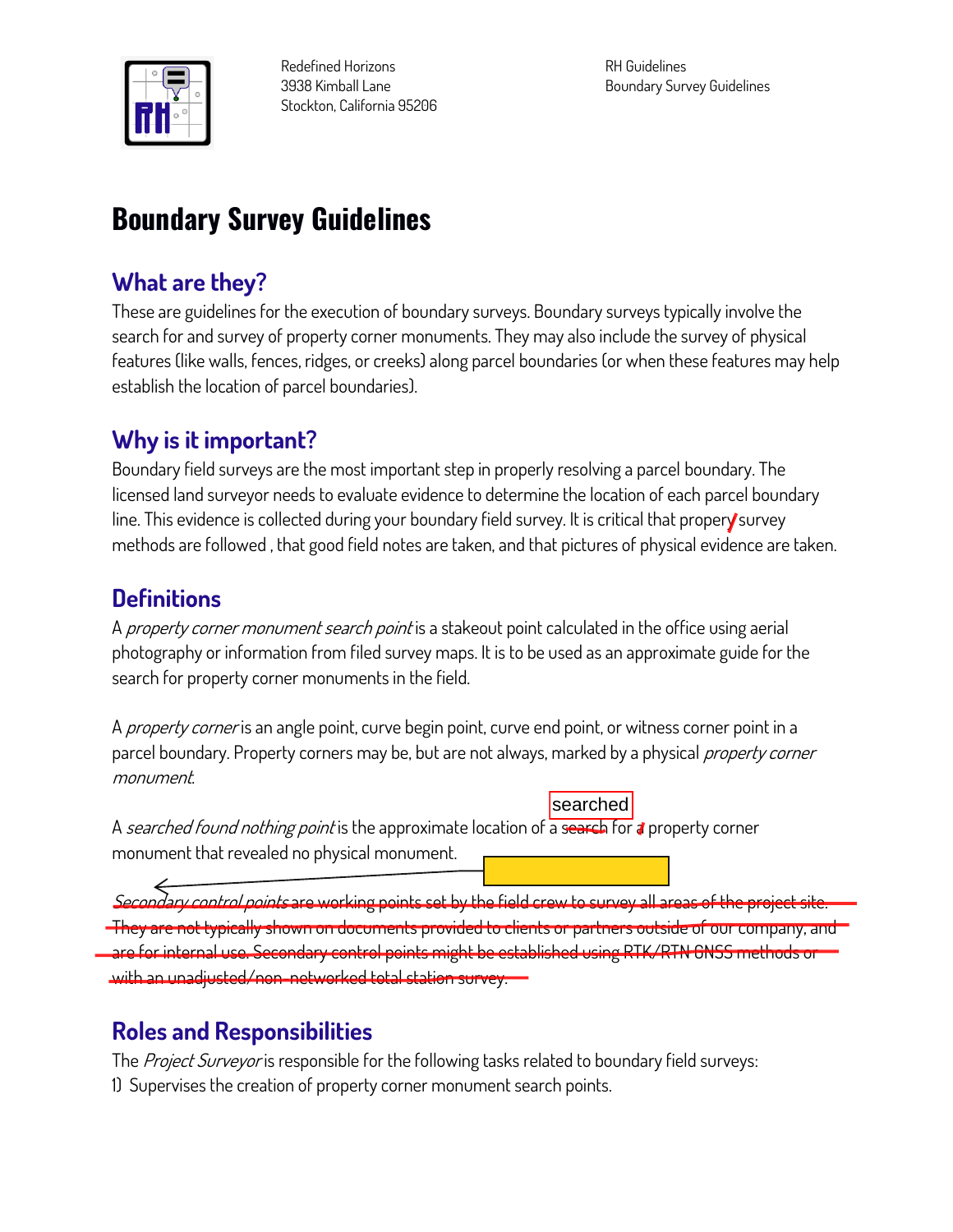

- **2) Supervises the creation of the boundary survey plan.**
- **3) Determines the search priority for all search points.**
- **4) Determines the method used to survey the location of found search points.**
- **5) Determines the level of effort needed at each search point.**

**The Survey Field Crew Party Cheif is responsible for following tasks:**

**1) To make a diligent search at each property corner monument search point, following the instructions from the Project Surveyor on search priority and level of effort.**

**2) To use the proper methods to survey found property corner monument**

**3) To take good field notes on property corner monuments found and searched for.**

**4) To communicate problems with property corner monument search points or lack of monuments to the Project Surveyor.**

**The Assistant Surveyor is responsible for assisting the project surveyor with his tasks related to the boundary field survey. This could include:**

**1) Creating property corner monument search points.**

**2) Creating the boundary survey plan exhibit.'**

**3) Review field notes and raw data from the boundary field survey.**

**4) Analyzing the fit of found property corner monuments to filed survey map measurements and physical occupation.**

**The Field Survey Coordinator or Project Surveyor is responsible to review raw data files and ensure these guidelines are being followed by the survey field crews.**

## **Peer Review**

**The Field Survey Coordinator or Project Surveyor is responsible to review raw data files and ensure these guidelines are being followed by the survey field crews.**

## **Schedule**

**A plan for the boundary field survey should be created and discussed with the field crew before the field survey takes place. Information on survey methods, search priority, level of effort, and site access should be included in a boundary survey plan or other parts of the field package as appropriate.**

**Raw data files and field notes should be reviewed after EACH boundary field survey.**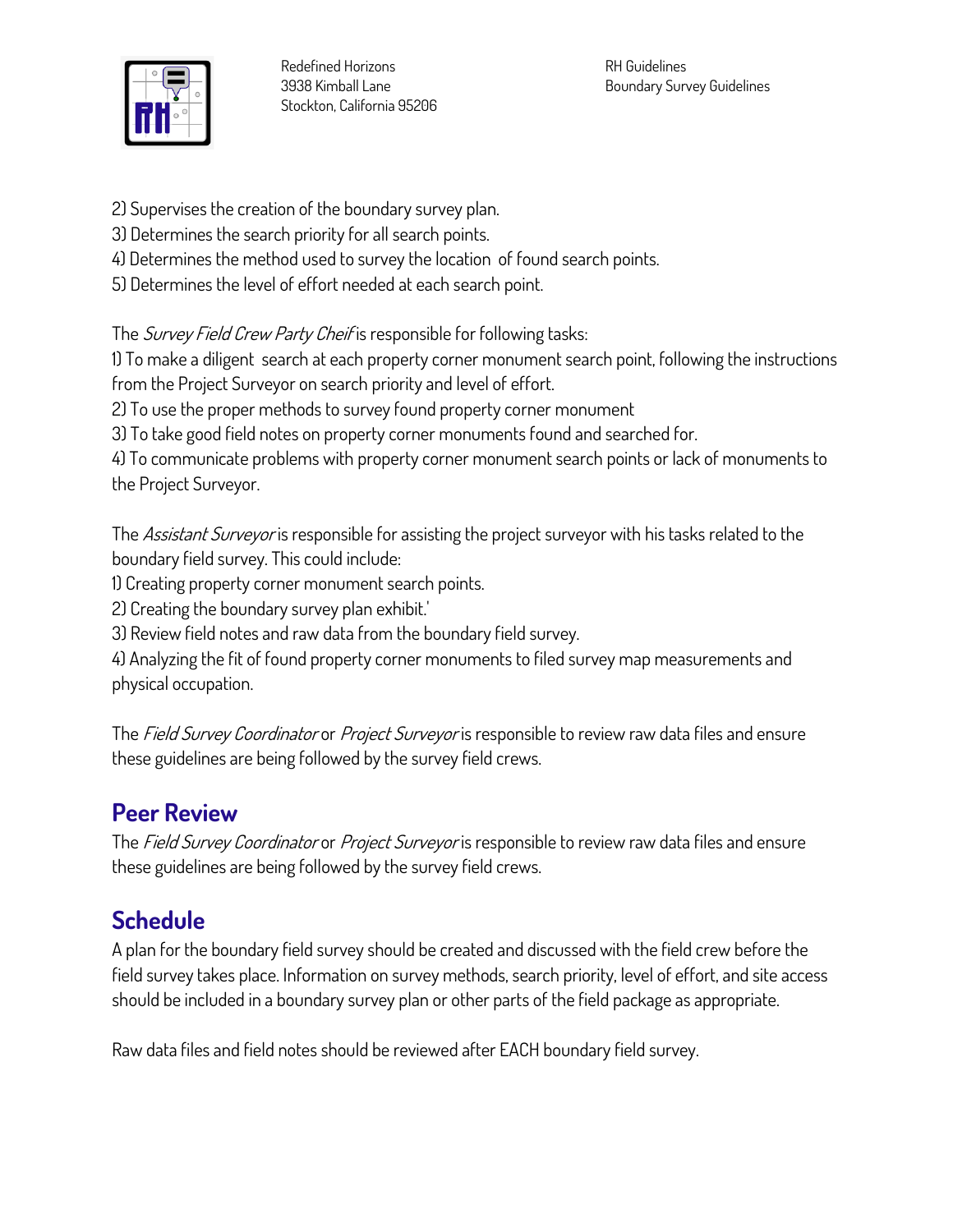

**Redefined Horizons 3938 Kimball Lane Stockton, California 95206** **RH Guidelines Boundary Survey Guidelines**

### **Field Notes**

**For every property corner monument search point, the field crew should return with a Property Corner Monument Found form or a Property Corner Monument Searched Not Found form. The boundary survey plan should be marked with points found, points not found, and points not searched for. This information can also be included on a separate Property Corner Monunment Search Results field note sheet.**

## **Check The Equipment:**

**Before starting a boundary field survey, the field crew should check their equipment. This includes the following tasks:**

- **Check the bubbles on your rod, instruments, and tribrachs.**
- **Make sure rod tips are secure and not rounded from wear.**
- **Make sure your data collector or survey instrument is using the appropriate combined scale factor, unit system, coordinate system/zone, and prism offset.**
- **Make sure your using the fine measure mode on your total station EDM.**
- **Make sure you are using the appropriate epoch date interval and observation length for RTN, RTK or fast static GNSS observations.**

## **Reminders For Boundary Surveys**

**Know exactly what you are looking for:**

- **Know the type, description and age of each property corner monument you are searching for.**
- **Always have a copy of the filed survey map during your search.**

#### **Always keep detailed field notes on the property corner monuments you find. These notes should include:**

- **Point number.**
- **Monument type (rebar, pipe, chiseled cross...).**
- **Monument stamping.**
- **Monument condition.**
- **Depth below surface or height above surface.**
- **Setting (monument well, center of stone pile, at fence corner...)**
- **Map reference (if applicable).**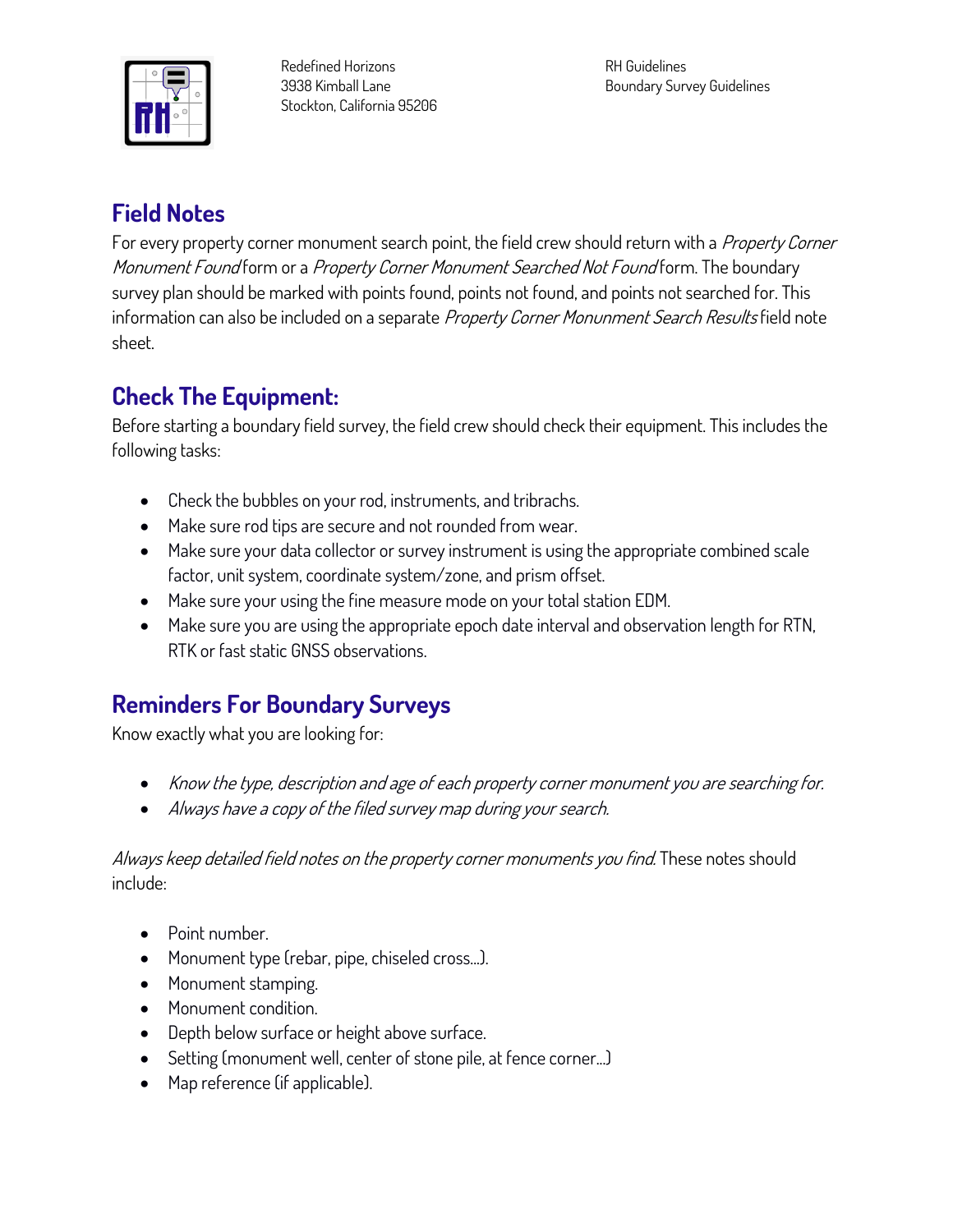

**Take at least three (3) photos of each monument. The first photo should be a close-up photo that shows the monument condition and stamping. (Don't take photos of a dark hole. Use a flashlight or camera flash as needed.) The second photo should show the setting and immediate vicinity of the monument. The third photo should show the overall vicinity of the monument.**

**If a rebar or pipe monument is bent, you can spin the monument and shoot the hole or shoot it at the point of the bend. Indicate the method you use in your field notes.**

**Keep brief notes on searches that don't find a monument. These notes should include:**

- **Search point/stakeout point number.**
- **Map reference (if applicable).**
- **Diameter of search radius.**
- **Depth of hole dug (if applicable).**
- **Any pin finder interference (chain link fence, rebar in concrete...).**
- **Site features that may have resulted in monument destruction (block wall, sidewalk, recent grading...).**
- **Obstructions to a thorough monument search. (Slash pile, parked car, landscaping...).**

**Keep an eye out for encroachments or evidence of use by the neighbors/public. This could result in claims of prescriptive rights or adverse possession. Take photos!**

**If you identify possible encroachments during your survey, ask the project surveyor if these should be surveyed.**

#### **Pay attention to building overhangs, awnings and extensions near property lines.**

**Never tell anyone you meet during a field survey that a monument is a property corner. That decision should only be made in the office after an evaluation of all evidence. Don't mark a lath or guard state as "PC", "Property Corner", "Corner", or "Approximate Property Corner". Use the point number and a brief description of the monument instead. For example: "#23222 Rebar and Cap".**

**Make a diligent search for property corners. There are important legal consequences if we show a monument as missing and it really exists. The importance of this can't be stressed enough. The Project Surveyor or Field Coordinator should prioritize the monument search. If you don't have time to thoroughly search for a monument, tell the Field Coordinator or Project Surveyor.**